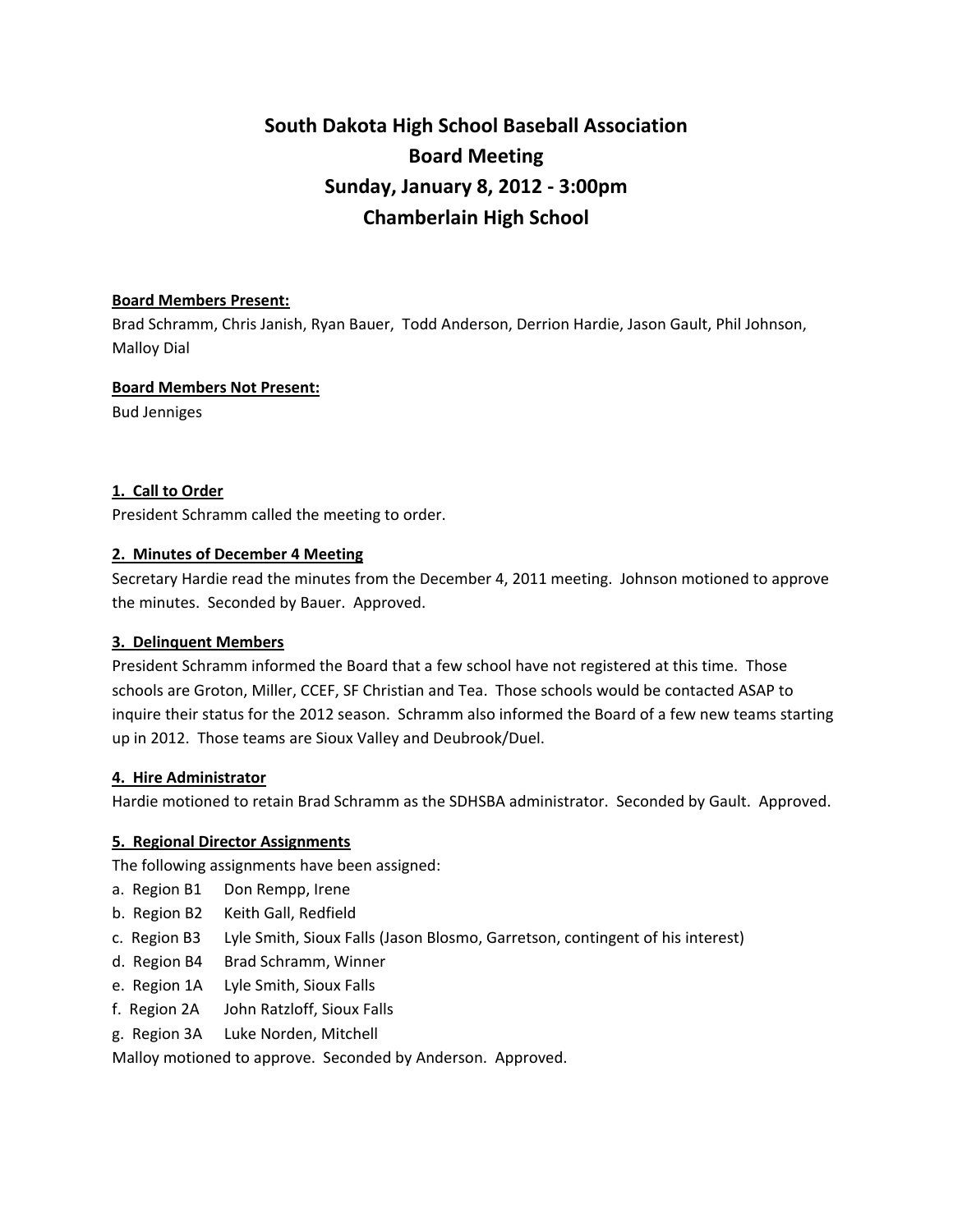#### **6. Region Assignments**

See the SDHSBA Manual at [www.sdhighschoolbaseball.org](http://www.sdhighschoolbaseball.org/) for region assignments. Anderson motioned to approve. Seconded by Janish. Approved.

## **7. Post Season Awards Process**

Each board member is to put together a proposal to send to the other board members for review and further discussion will be held at February's meeting.

## **8. Dakstats**

The representative from Daktronics was not able to attend the meeting, so Dane Yde, who is familiar with Dakstats, gave a demonstration presentation of Dakstats and how the SDHSBA could utilize it. The Board will hold further discussion at upcoming meetings as we continue to educate ourselves about the pros and cons of the SDHSBA using Dakstats.

#### **9. Maximum Number of Games**

It should be noted that the maximum number of games (in and out‐of‐state) policy will remain the same, as decided at the January 2012 Board Meeting.

#### **10. "Friend of Baseball**

Guidelines for nominating and selecting the annual SDHSBA "Friend of Baseball" was discussed. Further conversation will be held about those parameters.

## **11. State Tournament Bids Reminder**

Bids for the Class A and B State Tournaments must be received by the SDHSBA by February 1, 2012 and be addressed to:

Tournament Selection Committee % SDHSBA PO Box 624 Winner, SD 57580

Please see the Administrative Manual for the criteria for hosting a State Tournament.

## **12. Other Business**

\* The Sioux Empire Baseball Association has inquired if the SDHSBA would be interested in taking over the financials affairs of the State Tournaments. Further discussion will be held at February's meeting. \* Discussion was held about Class A moving their State Tournament to Saturday. The Class A coaches are going to be surveyed about their interest and further discussion will be held at February's meeting. \* Playing a 3<sup>rd</sup> place game (contingent upon appropriate weather) at the State Tournaments was brought up and discussed. Malloy motioned to playing a 3<sup>rd</sup> place game contingent upon appropriate weather at the State Tournaments. Janish seconded. Approved.